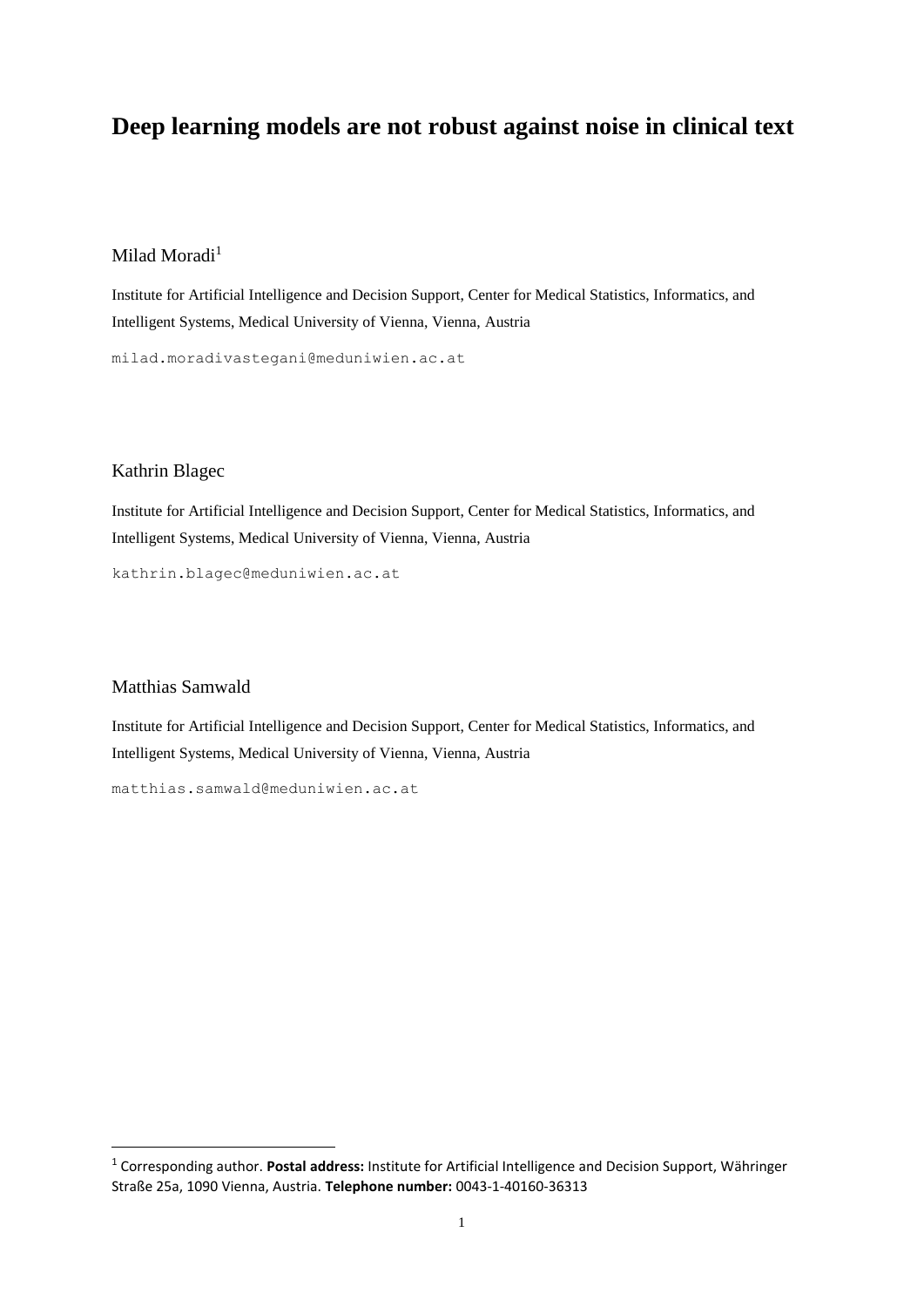# **Abstract**

Artificial Intelligence (AI) systems are attracting increasing interest in the medical domain due to their ability to learn complicated tasks that require human intelligence and expert knowledge. AI systems that utilize high-performance Natural Language Processing (NLP) models have achieved state-of-theart results on a wide variety of clinical text processing benchmarks. They have even outperformed human accuracy on some tasks. However, performance evaluation of such AI systems have been limited to accuracy measures on curated and clean benchmark datasets that may not properly reflect how robustly these systems can operate in real-world situations. In order to address this challenge, we introduce and implement a wide variety of perturbation methods that simulate different types of noise and variability in clinical text data. While noisy samples produced by these perturbation methods can often be understood by humans, they may cause AI systems to make erroneous decisions. Conducting extensive experiments on several clinical text processing tasks, we evaluated the robustness of highperformance NLP models against various types of character-level and word-level noise. The results revealed that the NLP models' performance degrades when the input contains small amounts of noise. This study is a significant step towards exposing vulnerabilities of AI models utilized in clinical text processing systems. The proposed perturbation methods can be used in performance evaluation tests to assess how robustly clinical NLP models can operate on noisy data, in real-world settings.

**Keywords:** Neural networks, Deep learning, Clinical natural language processing, Robustness, Input perturbation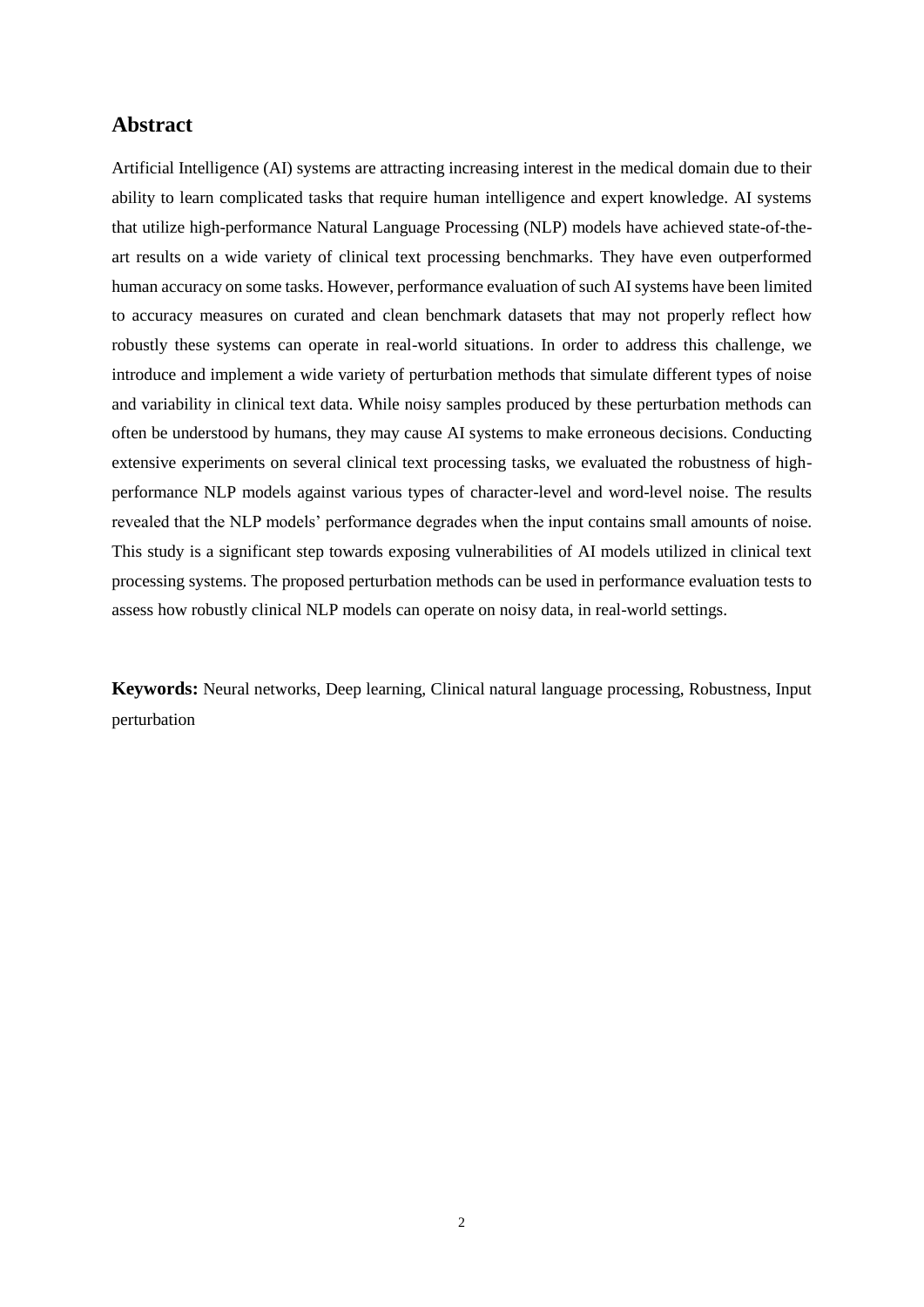# **1. Introduction**

Recent years have witnessed major breakthroughs in developing Artificial Intelligence (AI) systems mastering complicated tasks that require human intelligence. Deep Learning (DL) is a subfield of AI that allows intelligent systems to learn complicated data relationships, encode the learned knowledge into numerical representations, and use the representation model to build accurate predictive models [\[1\]](#page-12-0). DL methods have received much attention for developing computational models in bioinformatics and clinical informatics research [\[2-6\]](#page-12-1). More specifically, DL methods have been widely applied to clinical text data such as medical and health records, clinical notes, diagnostic notes, pathology reports, discharge summaries, nursing documentation, etc. for a plethora of tasks including medical concept extraction, phenotyping, clinical relation extraction, cancer-case identification, clinical and translational research, clinical decision support, and drug-related studies [\[7-9\]](#page-12-2). Powerful DL models have shown state-of-the-art performance in clinical Natural Language Processing (NLP), even surpassing human accuracy on some clinical text processing benchmarks [\[10-13\]](#page-13-0).

However, recent studies have raised concerns about the gap between the performance on benchmark datasets and the ability of NLP systems to effectively operate in real-world situations [\[14,](#page-13-1) [15\]](#page-13-2). Clinical NLP models are usually evaluated using clean and human-curated datasets not properly representing diverse, heterogeneous, and noisy inputs an AI system may face in real-world use-cases. Clinical texts may have no clear structure and use various communication styles [\[16\]](#page-13-3). Moreover, noisy inputs, misspelled words, grammatical errors, eliding words that should be inferred from context, duplication, excessive use of ad-hoc abbreviations, acronyms, and jargon are among common challenges an automatic clinical text processing system should properly deal with [\[16-19\]](#page-13-3). In addition to evaluation on benchmark datasets, AI systems developed for clinical text processing should be also evaluated on noisy inputs that resemble characteristics of clinical texts in real-world settings. This helps to have a more balanced estimation of the performance, robustness, and reliability of AI systems that are meant to be used in a wide variety of clinical settings.

In this paper, we investigate how robust clinical AI systems are against noisy inputs in text processing tasks. We designed and implemented various perturbation methods that simulate different types of noise in clinical text data. Conducting extensive experiments on four different clinical NLP tasks, we evaluated the ability of state-of-the-art NLP models in handling noisy inputs. The perturbation methods applied minor alterations to text to resemble common types of noise in clinical text such as misspelled words, grammatical errors, missing words, duplication, etc. We also examined how well the NLP models can handle abbreviations and acronyms, synonym words, upper case/lower case words, and other sorts of variability in text. Our experimental results revealed that the NLP systems are sensitive to noisy data that can be easily handled by human. The main contributions of this paper are as follows:

1) We introduce and implement a wide variety of character-level and word-level perturbation methods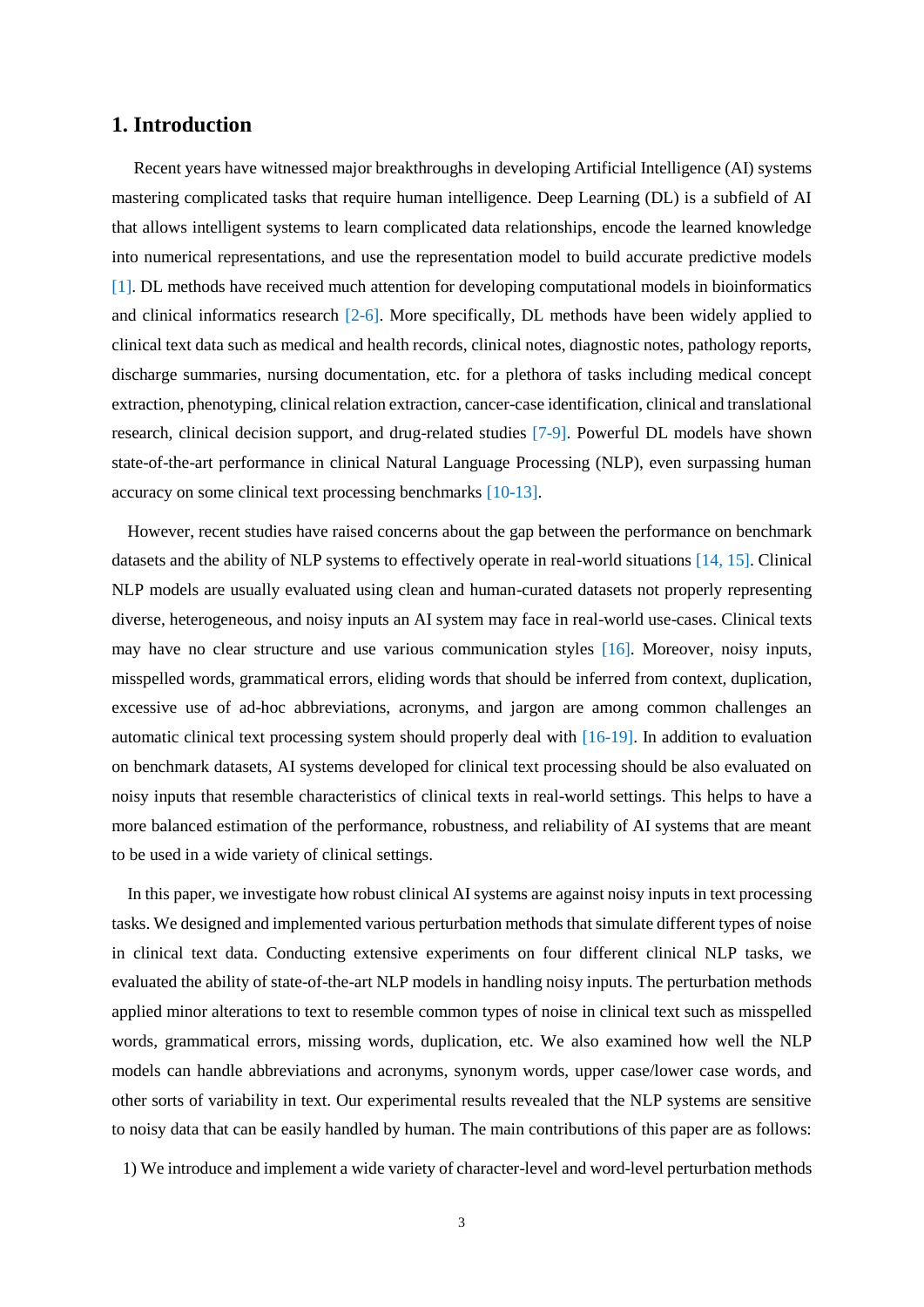that simulate different types of noise a clinical text processing system may encounter in real-world use cases.

- 2) We evaluate the robustness of state-of-the-art NLP models against noisy inputs on various clinical text processing tasks.
- 3) We investigate the usefulness of the automatically generated perturbations through an extensive user study.

To the best of our knowledge, this work is the first to evaluate and compare the robustness and reliability of multiple state-of-the-art, deep-learning clinical NLP models across several clinical text processing tasks. Compared to the CheckList testing tool [\[14\]](#page-13-1), our perturbation methods do not produce synthetic samples and use the test set's input space for generating new test samples. It also does not need persistent user intervention. Furthermore, our perturbation methods aim at testing both robustness and linguistic capabilities, while CheckList focuses on the latter. Most of perturbation-based evaluation methods rely on adversarial attacks [\[20,](#page-13-4) [21\]](#page-13-5) that require access to NLP system's internal weights and model structures in order to generate effective adversarial examples. However, having access to a system's internals is not always feasible in every test scenario. On the other hand, our perturbation methods treat NLP systems as black-boxes and can therefore be applied to any system regardless of its underlying AI model, parameters, or the target NLP task. This work can be a significant step forward in evaluating medical intelligent systems in realistic settings. This study brings more insights into vulnerabilities of AI systems in real-world situations, and suggests that performance evaluation on benchmark datasets should be complemented by tests that disclose regions of input space in which AI systems fail to operate accurately.

### **2. Clinical NLP models**

High-performance neural NLP models leverage transfer learning [\[22\]](#page-13-6) from massive amounts of unlabeled text to master linguistic features and transfer the knowledge to downstream applications. They are first pretrained on extremely large text corpora in an unsupervised manner to encode lexical, syntactic, and semantic properties of the language. They are then fine-tuned on downstream supervised tasks to learn task-specific language capabilities. BERT, XLNet, and ELMo are among powerful deep neural language models that take advantage of unsupervised pretraining and transfer learning; they have obtained state-of-the-art results on various NLP tasks. Domain-specific versions of these models have been developed as well, aiming at building AI systems for biomedical and clinical text processing.

We utilized three deep neural language models, i.e. ClinicalBERT, ClinicalXLNet, and ClinicalELMo, in our experiments to evaluate the robustness of high-performance AI models against input noise in clinical text processing. **ClinicalBERT** [\[12\]](#page-13-7) was initialized from BioBERT (a variation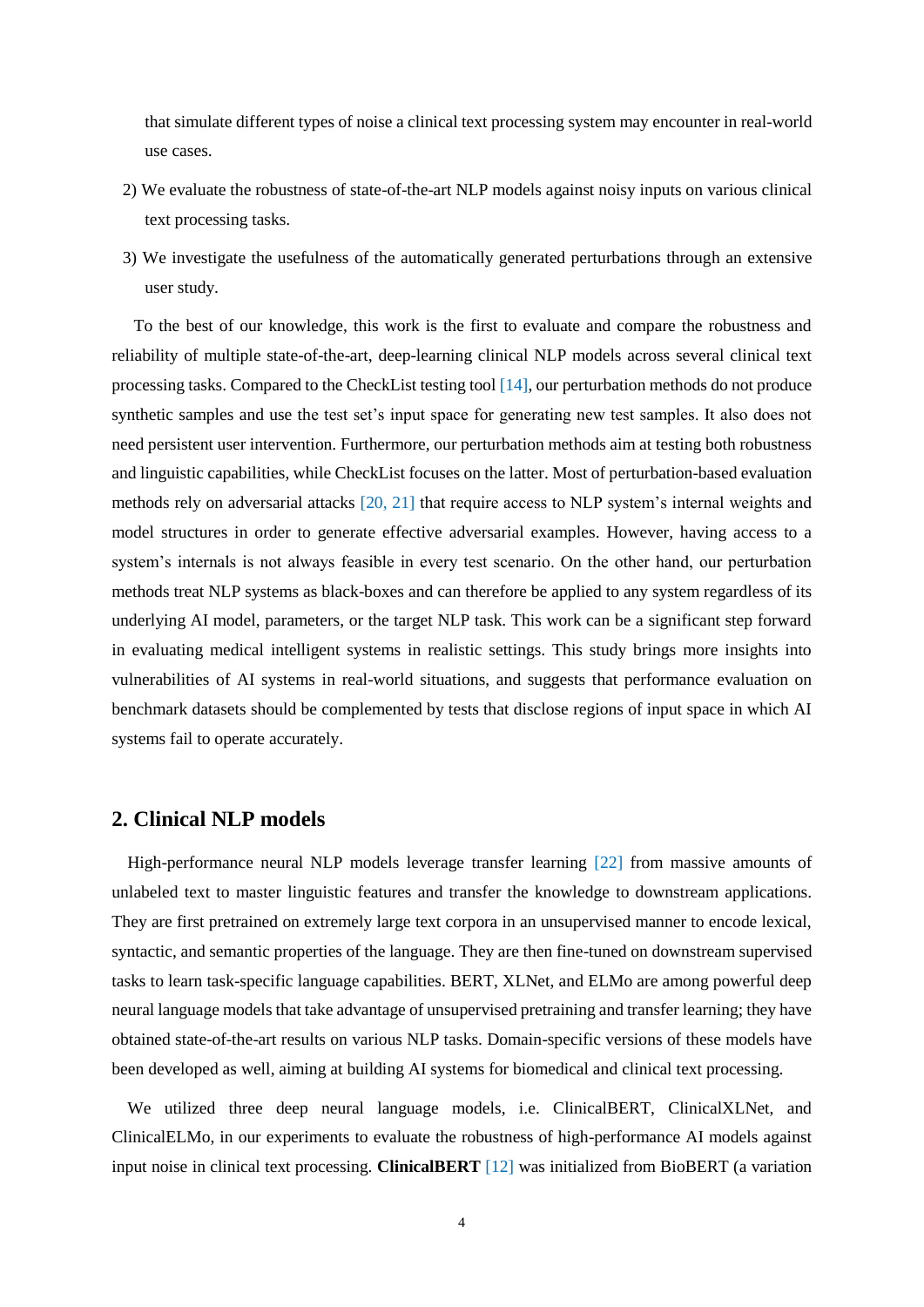of BERT pretrained on PubMed abstracts and PMC full-texts) and further pretrined on two million clinical notes from the MIMIC-III corpus. **ClinicalXLNet** [\[13\]](#page-13-8) was initialized from the open-domain XLNet model, then was further pretrained on clinical notes from the MIMIC-III corpus. **ClinicalELMo** used the ELMo contextualized language modelling [\[23\]](#page-13-9) as the base model and was pretrained on the MIMIC-III clinical texts.

#### **3. Clinical text processing tasks**

We evaluated the AI models on four different clinical text processing tasks. Table 1 summarizes some statistics of the datasets. We briefly introduce the datasets in the following.

**EBM PICO** [\[24\]](#page-13-10) is a Named Entity Recognition (NER) dataset that contains almost 5000 clinical trial abstracts annotated for identifying text spans that describe populations, interventions, comparators, and outcomes.

**i2b2-2010** [\[25\]](#page-13-11) is a Relation Extraction (RE) dataset that consists of more than 400 patient reports annotated for identifying eight types of relations between medical problem and treatment entities in the text.

**MedNLI** [\[26\]](#page-14-0) is a Textual Inference (TI) dataset that contains a collection of sentence pairs from the MIMIC-III clinical notes dataset. Every pair is classified into one of the classes 'entailment', 'contradiction', or 'neutral' that specify whether the first sentence can be inferred from the second one or not.

**ClinicalSTS-2019** [\[27\]](#page-14-1) consists of more than 2,000 pairs of sentences from the Mayo Clinics clinical text database, with scores between 0 and 5 assigned for the Semantic Similarity (SS) estimation task. A similarity score of 5 refers to semantic equivalence between a pair of sentences, while 0 signifies complete independence.

| <b>Dataset</b>   | Task       | Evaluation metric | Train | Dev  | Test |
|------------------|------------|-------------------|-------|------|------|
| <b>EBM PICO</b>  | <b>NER</b> | F1 entity-level   | 4300  | 500  | 200  |
| $i2b2-2010$      | RE         | Micro F1          | 3000  | 121  | 6293 |
| MedNLI           | TI         | Accuracy          | 11232 | 1395 | 1422 |
| ClinicalSTS-2019 | SS         | Pearson           | 1442  | 200  | 412  |

**Table 1.** Main statistics of the datasets used to evaluate the AI text processing models.

The evaluation metrics used to assess the performance of the language models on the different tasks are given in Table 1. *Accuracy* is computed as the proportion of correctly predicted samples to all samples in the dataset. *F1 score* is defined as the harmonic mean of Precision and Recall that are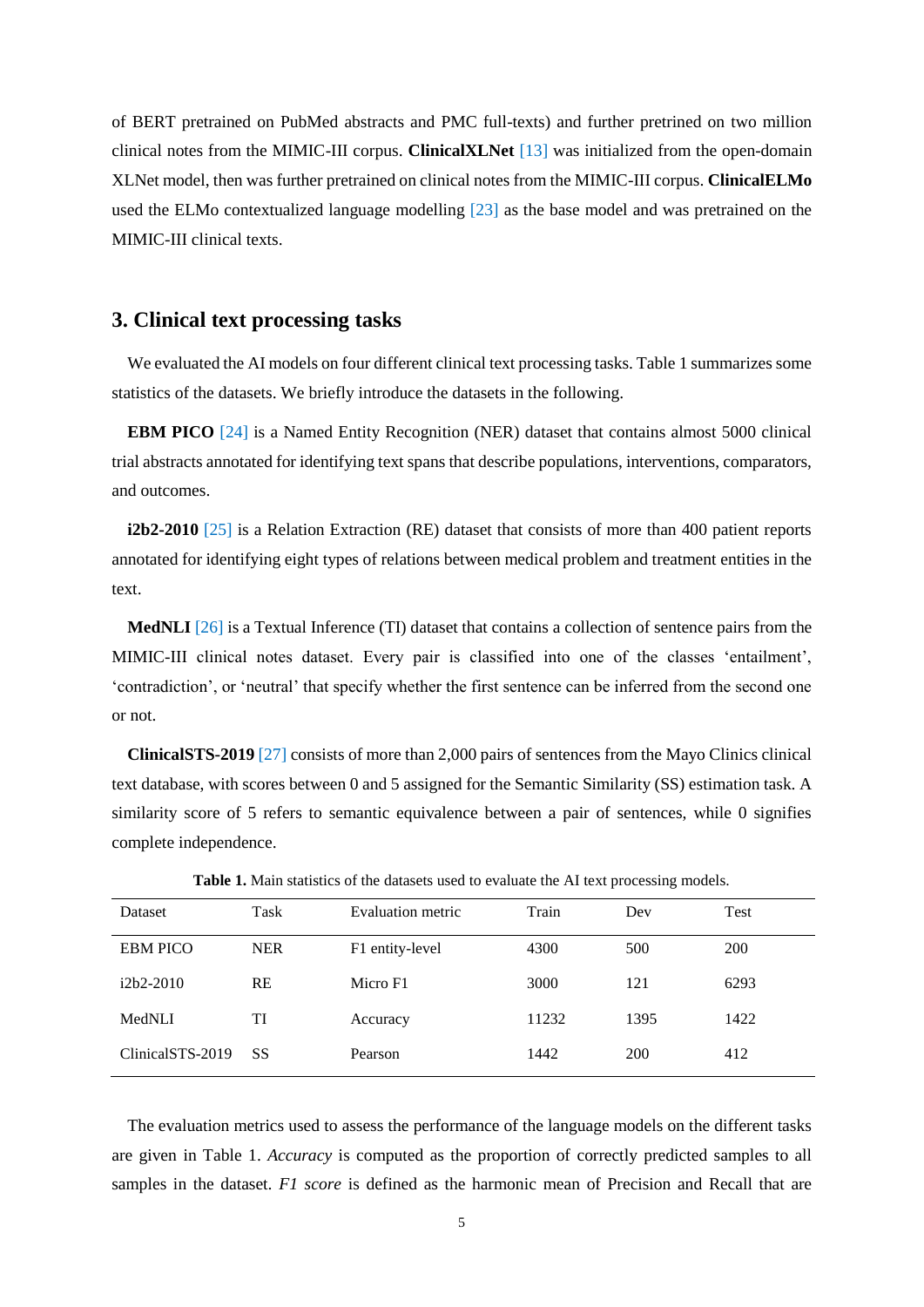computed for every class in a dataset; Precision quantifies how precise a system can classify samples that belong to a class, while Recall quantifies how well the system can identify all samples that belong to the class. *Micro F1* computes an overall F1 score over all classes in a dataset such that every class contributes to the overall score in proportion to its size. The entity-level version of F1 score is defined as the average of F1 scores over all unique entities in the NER task. The *Pearson coefficient* quantifies the correlation between ground-truth scores assigned to samples and scores estimated by an AI system in a semantic similarity estimation task.

# **4. Noisy inputs**

We designed and implemented seven character-level and nine word-level perturbation methods that simulate real-world situations in which clinical texts contain different types of noise. Table 2 presents examples of every character-level and word-level perturbation. The source code and other resources are available at [https://github.com/mmoradi-iut/ClinicalTextPerturbation.](https://github.com/mmoradi-iut/ClinicalTextPerturbation)

#### **4.1. Character-level noise**

**Deletion**. A word with more than two characters is selected in a random manner, and a character is removed from the word. The first and last characters of a word are never removed.

**Insertion**. A word is selected, and a random character is inserted in a random position, except in the first and last positions.

**Letter case changing**. The letter case of either the first character or all characters of a word is toggled, i.e. lower-case characters are replaced with their upper case form, and vice versa.

**Common misspelled words**. Words in the input are replaced with their misspellings from the Wikipedia corpus of common misspelled words.

**Repetition**. A character of the word is randomly selected and a copy of it is inserted right after the character.

**Replacement**. A character of the word is randomly selected and is replaced by an adjacent character on the keyboard.

**Swapping.** A character of the word is selected and swapped with its adjacent left or right character in the word.

#### **4.2. Word-level noise**

**Replacement with abbreviation**. Phrases in the input are replaced with their abbreviations (or acronyms) from a list of common medical and clinical abbreviations and acronyms [\[28-31\]](#page-14-2).

**Abbreviation expansion**. Abbreviations and acronyms in the input are expanded to the phrases they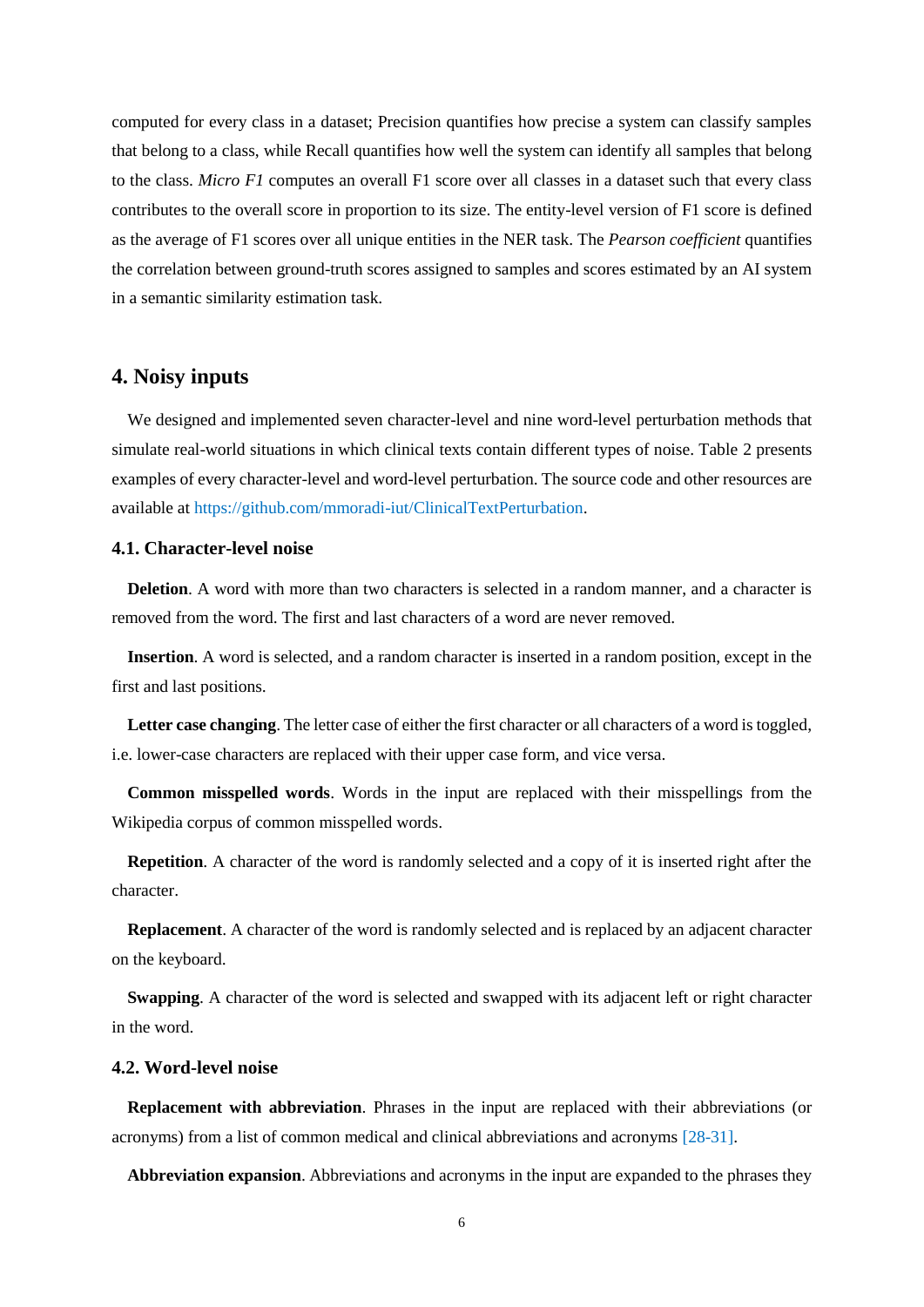refer to, using the list of common medical and clinical abbreviations and acronyms.

**Deletion**. A word is randomly selected and removed from the input.

**Negation**. Sentences of the input are negated by converting positive verbs to negative; or negation is removed from the sentences by converting negative verbs to positive. The goal is to investigate how well the language models can handle negation and properly reflects it in their decisions.

**Word order**. *M* consecutive words in the input are selected, and their order of appearance is changed. *M* is specified in a random manner from the range [2, |input|−1], where |input| denotes the number of words in the input. The goal is to investigate whether the language models are sensitive to the order in which the input words appear or they only care about the presence of important words regardless of their position in the input.

**Repetition.** A word is randomly selected, and a copy of it is inserted right after the word.

**Replacement with synonym**. Words in the input are replaced with their synonyms from a list of frequent medical and clinical words extracted by the SketchEngine language tool [\[32\]](#page-14-3). This list was created by collecting most frequent words in all the datasets used in the experiments. SketchEngine was then used to approximate similarities between the words and find synonyms through distributional semantic modelling.

**Singular/plural verb**. After tokenizing the input and assigning part of speech tags to the words, the subject is identified and the corresponding verb is converted to its plural form if the subject is singular, or it is converted to its singular form if the subject is plural. This perturbation simulates the situation in which a person who writes the text mistakenly uses a plural verb for a singular subject, or vice versa.

**Verb tense**. After tokenization and part of speech tagging, the subject is identified and the corresponding verb is converted to its past tense form if it appears in present tense, or it is converted to its present tense form if it appears in past tense.

As can be seen in Table 2, most of the perturbation methods do not change the original text's meaning, and the resulting noisy text is still understandable and meaningful. On the other hand, some word-level perturbations such as **Deletion**, **Negation**, **Word order**, and **Replacement with synonym** can change the input text's meaning such that the noisy text may be no longer meaningful, or it may become inconsistent with the ground-truth label. In this case, the label should be properly changed before testing the NLP system, to preserve consistency, or the sample should be excluded from experiments. In order to address this issue, we monitored every noisy sample resulting from the four above-mentioned perturbation methods and changed the ground-truth label if it was inconsistent with the perturbed text. We excluded those noisy samples that were no longer meaningful or understandable. Since monitoring, correcting, and filtering all the samples was highly time-consuming, we did this process until 200 samples were collected for each perturbation method on every dataset. For the rest of the perturbation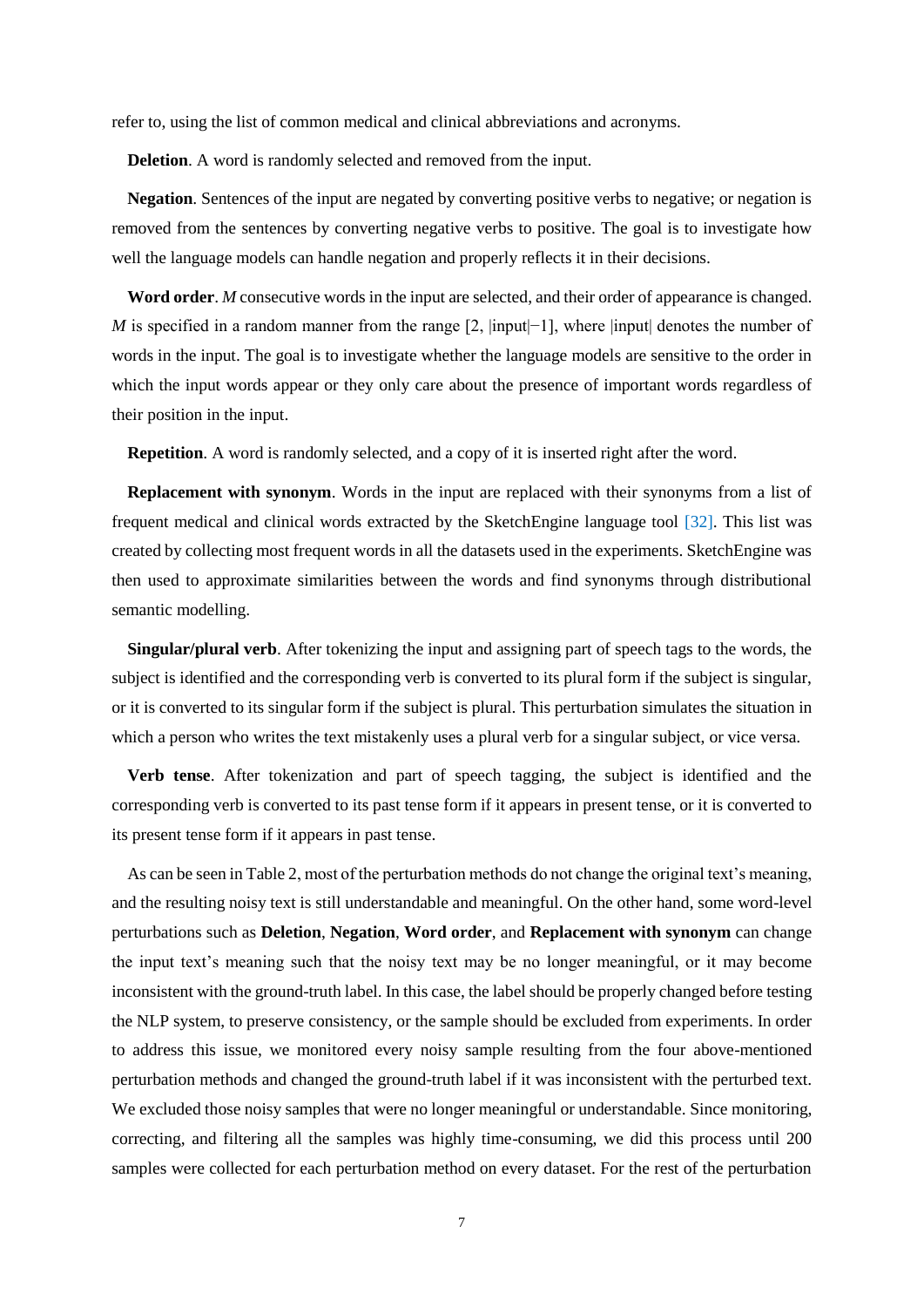methods, i.e. all the character-level ones and those word-level perturbations that are not likely to change the text's meaning with respect to the NLP tasks, we did not filter the noisy samples and used all of them in the experiments.

| <b>Perturbation</b>          | <b>Original text</b>                                                                   | <b>Noisy text</b>                                                                 |  |  |  |  |  |  |
|------------------------------|----------------------------------------------------------------------------------------|-----------------------------------------------------------------------------------|--|--|--|--|--|--|
| Character-level perturbation |                                                                                        |                                                                                   |  |  |  |  |  |  |
| <b>Deletion</b>              | Patient was agreeable to speaking with social<br>work.                                 | Patient was agreeable to speakng with social<br>work.                             |  |  |  |  |  |  |
| <b>Insertion</b>             | These were reviewed and reconciled with the<br>patient, patient's spouse.              | These were reviewed and reconciled with the<br>pataient, patient's spouse.        |  |  |  |  |  |  |
| <b>LCC</b>                   | Flonase 2 sprays to each nostril once daily as<br>needed for nasal congestion.         | Flonase 2 sprays to each nostril once daily as<br>needed for NASAL congestion.    |  |  |  |  |  |  |
| <b>CMW</b>                   | The patient denies a history of pacemaker or<br>defibrillator.                         | The patient denies a history of pacemkaer or<br>defibrillator.                    |  |  |  |  |  |  |
| <b>Repetition</b>            | The patient has severe abdominal pain.                                                 | The patient has severe abdomminal pain.                                           |  |  |  |  |  |  |
| <b>Replacement</b>           | His preoperative work-up revealed no<br>evidence of metastasis from his hepatoma.      | His preoperative work-up revealed no<br>evidence of metastasos from his hepatoma. |  |  |  |  |  |  |
| <b>Swapping</b>              | 49 years-old male found to have a heart<br>murmur a few months ago.                    | 49 years-old male fuond to have a heart<br>murmur a few months ago.               |  |  |  |  |  |  |
| Word-level perturbation      |                                                                                        |                                                                                   |  |  |  |  |  |  |
| <b>RWA</b>                   | He denies any shortness of breath or<br>difficulty breathing.                          | He denies any SOB or difficulty breathing.                                        |  |  |  |  |  |  |
| AE                           | The patient has symptoms of a GI condition.                                            | The patient has symptoms of a<br>gastrointestinal condition.                      |  |  |  |  |  |  |
| <b>Deletion</b>              | That day, he was found to be acutely short of<br>breath with a respiratory rate of 40. | That day, he was found to be short of breath<br>with a respiratory rate of 40.    |  |  |  |  |  |  |
| <b>Negation</b>              | She subsequently developed hypotension<br>with SBP in the 70s.                         | She subsequently did not develop<br>hypotension with SBP in the 70s.              |  |  |  |  |  |  |
| Word order                   | This therapist fit the patient with the orthosis<br>listed in the Treatment Plan.      | This therapist fit the patient with the orthosis<br>in the Plan Treatment listed. |  |  |  |  |  |  |
| <b>Repetition</b>            | Subsequently EEG was noted to have no<br>seizure activity.                             | Subsequently EEG was noted to have no<br>seizure seizure activity.                |  |  |  |  |  |  |
| <b>RWS</b>                   | Patient had some discomfort but was able to<br>tolerate procedure.                     | Patient had some discomfort but was able to<br>tolerate therapy.                  |  |  |  |  |  |  |
| <b>SPV</b>                   | The patient has been given a stool softener<br>(Senokot).                              | The patient have been given a stool softener<br>(Senokot).                        |  |  |  |  |  |  |
| Verb tense                   | Initial evaluation revealed corticate posturing<br>was noted by the trauma team.       | Initial evaluation reveals corticate posturing<br>was noted by the trauma team.   |  |  |  |  |  |  |

**Table 2.** Examples of character-level and word-level noise.

NER: Named Entity Recognition, RE: Relation Extraction, TI: Textual Inference, SS: Semantic Similarity, LCC: Letter Case Changing, CMW: Common Misspelled Words, RWA: Replacement With Abbreviation, AE: Abbreviation Expansion, RWS: Replacement With Synonym, SPV: Singular/Plural Verb.

# **5. Results and Discussion**

Table 3 presents the results of evaluating the neural language models on the four clinical text processing tasks. As can be seen, ClinicalXLNet generally obtained the highest results, and ClinicalELMo performed worse than the other systems. However, discussing how well the language models can perform on the benchmarks is out of the scope of this paper; we refer the reader to the respective papers for extensive discussion [\[10-13\]](#page-13-0).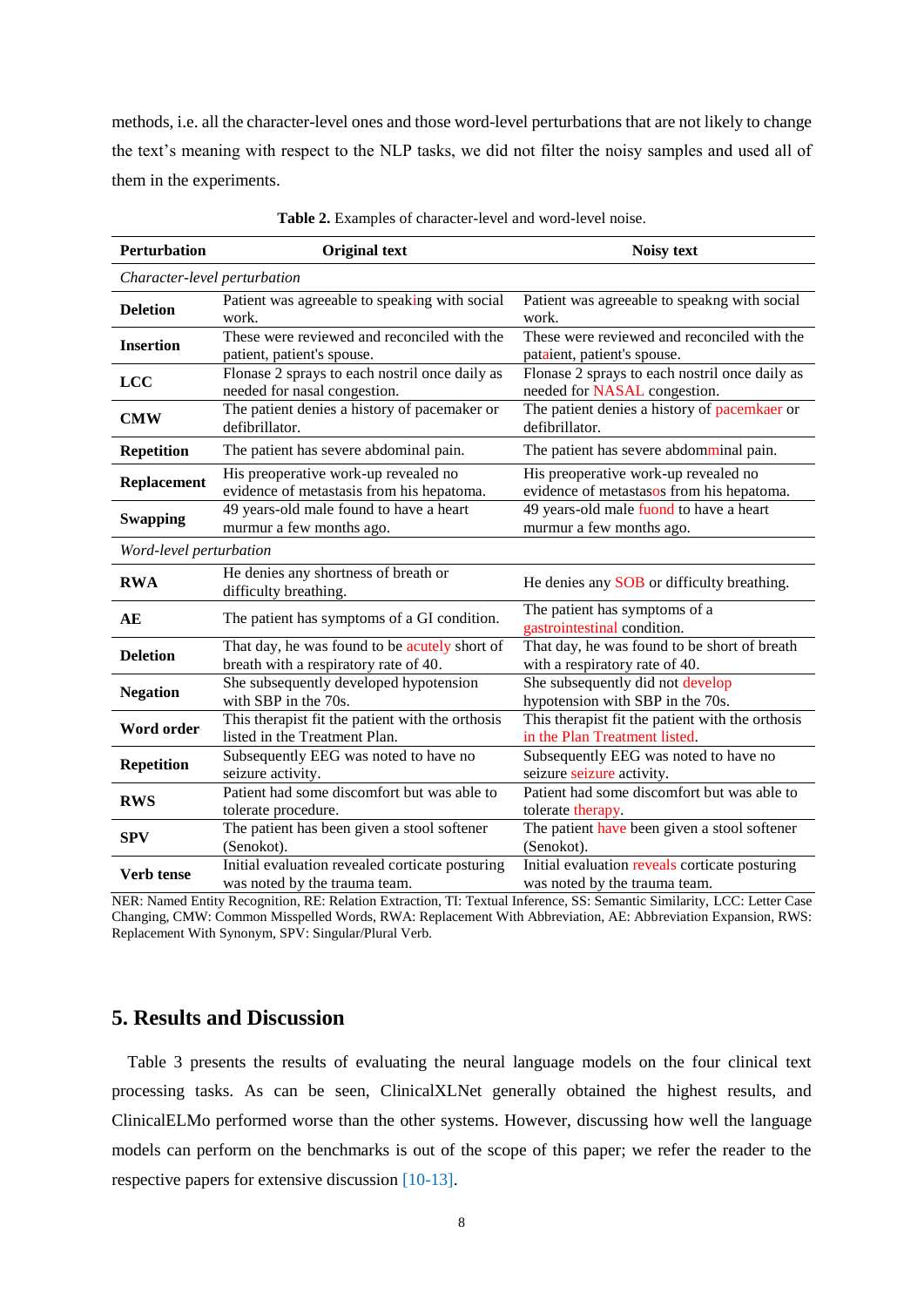|                          | provessing<br><b>ClinicalBERT</b> |       |       | <b>ClinicalXLNet</b> |            |       |       | <b>ClinicalELMo</b> |            |       |       |           |
|--------------------------|-----------------------------------|-------|-------|----------------------|------------|-------|-------|---------------------|------------|-------|-------|-----------|
|                          | <b>NER</b>                        | RE    | TI    | <b>SS</b>            | <b>NER</b> | RE    | TI    | <b>SS</b>           | <b>NER</b> | RE    | TI    | <b>SS</b> |
| <b>Original Test set</b> |                                   |       |       |                      |            |       |       |                     |            |       |       |           |
|                          | 73.61                             | 73.17 | 82.35 | 83.71                | 77.68      | 74.06 | 85.12 | 85.88               | 69.44      | 69.49 | 78.51 | 77.37     |
| <b>Character-level</b>   |                                   |       |       |                      |            |       |       |                     |            |       |       |           |
| Deletion                 | 67.85                             | 69.38 | 76.79 | 74.94                | 70.57      | 69.85 | 79.31 | 76.66               | 64.13      | 65.46 | 74.84 | 71.49     |
| Insertion                | 68.08                             | 69.86 | 76.80 | 75.95                | 72.04      | 70.57 | 79.57 | 77.92               | 64.11      | 66.54 | 74.14 | 71.05     |
| <b>LCC</b>               | 67.23                             | 67.97 | 75.17 | 76.83                | 69.31      | 68.36 | 77.05 | 77.91               | 65.85      | 66.77 | 73.02 | 72.67     |
| <b>CMW</b>               | 66.90                             | 65.83 | 73.92 | 72.60                | 68.22      | 67.63 | 76.04 | 73.92               | 63.57      | 63.23 | 72.11 | 68.95     |
| Repetition               | 68.25                             | 68.53 | 76.11 | 76.08                | 71.43      | 69.89 | 78.06 | 77.23               | 65.10      | 65.30 | 74.35 | 72.78     |
| Replacement              | 67.44                             | 69.18 | 77.05 | 76.49                | 70.07      | 69.77 | 79.48 | 77.10               | 63.81      | 64.87 | 74.40 | 71.23     |
| Swapping                 | 66.72                             | 69.63 | 76.40 | 76.32                | 70.69      | 68.48 | 79.17 | 78.29               | 63.75      | 65.22 | 73.76 | 70.38     |
| <b>Word-level</b>        |                                   |       |       |                      |            |       |       |                     |            |       |       |           |
| <b>RWA</b>               | 67.05                             | 67.58 | 75.19 | 73.85                | 70.61      | 68.19 | 77.56 | 75.42               | 61.48      | 62.64 | 71.72 | 68.70     |
| AE                       | 69.30                             | 68.28 | 77.62 | 77.57                | 72.90      | 69.52 | 79.02 | 78.17               | 65.69      | 64.21 | 74.59 | 71.37     |
| Deletion                 | 68.06                             | 69.03 | 78.30 | 75.80                | 72.89      | 70.02 | 79.93 | 76.63               | 63.26      | 64.51 | 74.56 | 69.14     |
| Negation                 | 65.91                             | 64.95 | 70.03 | 71.03                | 68.39      | 65.68 | 72.31 | 73.51               | 61.43      | 59.45 | 63.29 | 65.06     |
| Word order               | 60.58                             | 66.34 | 75.54 | 74.11                | 63.58      | 71.97 | 80.34 | 78.11               | 57.58      | 63.24 | 67.97 | 67.51     |
| Repetition               | 65.77                             | 68.80 | 78.96 | 77.81                | 69.02      | 70.03 | 81.01 | 79.07               | 62.51      | 64.70 | 75.46 | 72.57     |
| <b>RWS</b>               | 65.49                             | 69.32 | 77.82 | 75.26                | 63.61      | 66.56 | 75.74 | 72.38               | 60.37      | 62.11 | 69.22 | 66.02     |
| <b>SPV</b>               | 68.76                             | 66.63 | 76.47 | 77.15                | 71.38      | 67.59 | 78.89 | 78.75               | 64.14      | 62.62 | 73.97 | 73.08     |
| Verb tense               | 68.13                             | 68.95 | 77.25 | 76.23                | 71.02      | 68.65 | 79.08 | 77.26               | 64.35      | 63.67 | 73.61 | 71.24     |

**Table 3.** Performance of the neural language models on the original test sets, character-level, and world-level perturbations to the clinical text processing tasks.

NER: Named Entity Recognition, RE: Relation Extraction, TI: Textual Inference, SS: Semantic Similarity, LCC: Letter Case Changing, CMW: Common Misspelled Words, RWA: Replacement With Abbreviation, AE: Abbreviation Expansion, RWS: Replacement With Synonym, SPV: Singular/Plural Verb.

Table 3 also presents the evaluation scores obtained by the neural language models on the perturbed samples from the clinical NLP datasets. In the experiments, a parameter named Perturbation Per Sample (PPS) controlled the maximum number of perturbations per sample. For brevity reasons, only the results for PPS=1 are reported in Table 3. As the results show, the performance of the language models decreases on all the clinical NLP tasks when the input contains noise. Table 4 presents the average absolute decrease in the performance of the language models on the different clinical NLP tasks when inputs contain word-level or character-level perturbations. The absolute decrease is presented for different values of PPS in the range [1, 4]. Multiple perturbations in a sample were applied by the same perturbation method. As the results demonstrate, the NLP systems are more sensitive to the word-level noise than the character-level ones. The noisy samples had more negative impact on the semantic similarity task, probably because the perturbed text changes the numerical representation of the input, consequently, the NLP system estimates different similarity score (based on the new representation) from the score it estimated for the original input. On the other hand, the relation extraction task suffers less than the other tasks from the noisy inputs, possibly because the system makes a decision based on presence of specific concepts in the text. These concepts have the most impact on the output; the system still makes a correct decision if important words that refer to important entities remain unperturbed.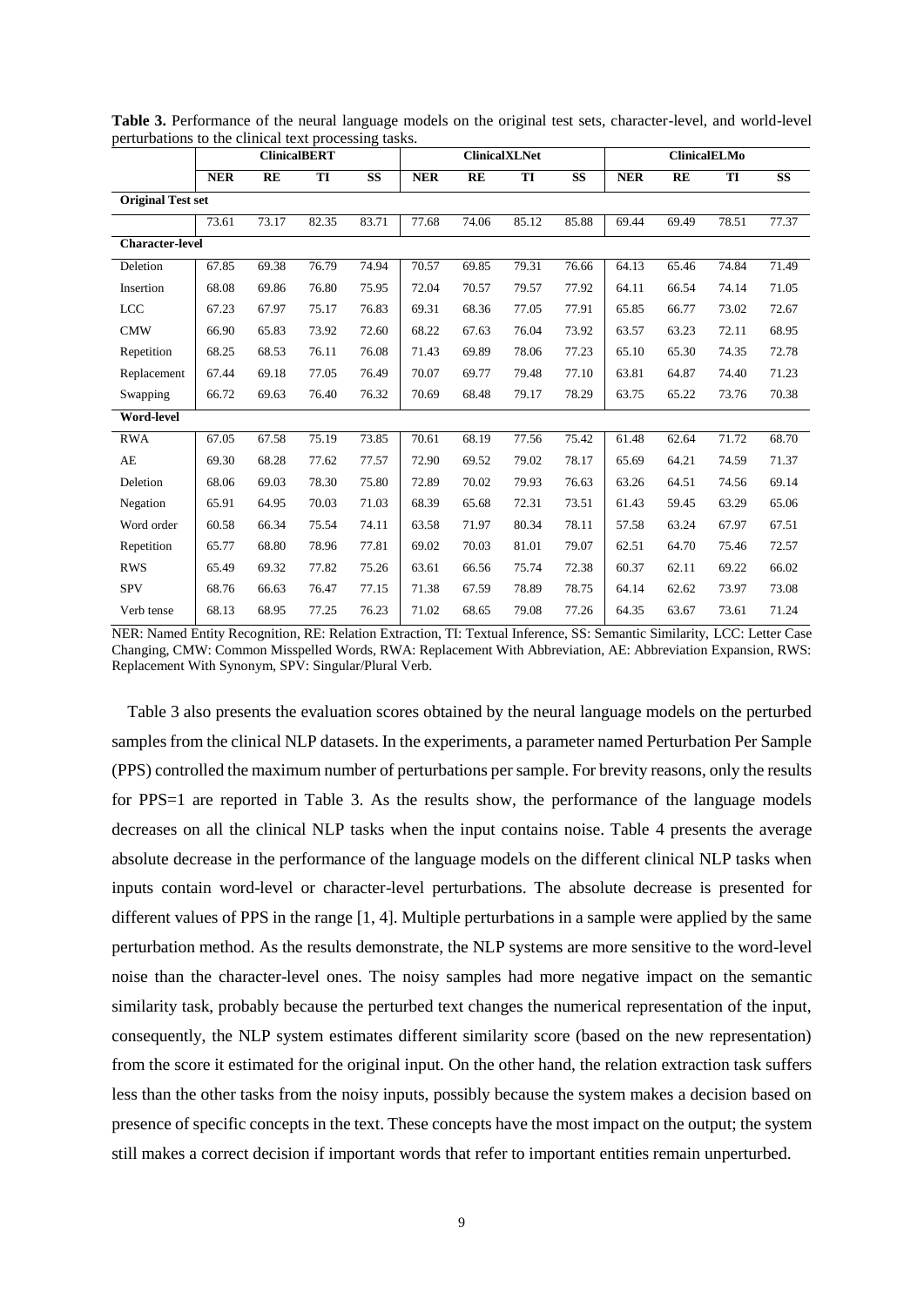|            |                     |                                   | <b>Character-level noise</b> |          |          |          | Word level noise |          |          |          |  |
|------------|---------------------|-----------------------------------|------------------------------|----------|----------|----------|------------------|----------|----------|----------|--|
| Task       | AI system           | <b>Performance</b><br>on test set | $PPS=1$                      | $PPS=2$  | $PPS=3$  | $PPS=4$  | $PPS=1$          | $PPS=2$  | $PPS=3$  | $PPS=4$  |  |
|            | <b>ClinicalBERT</b> | 73.61                             | $-6.11$                      | $-9.15$  | $-10.79$ | $-12.03$ | $-7.27$          | $-9.20$  | $-10.83$ | $-12.04$ |  |
| <b>NER</b> | ClinicalXLNet       | 77.68                             | $-7.34$                      | $-9.40$  | $-11.23$ | $-12.18$ | $-8.30$          | $-10.12$ | $-11.75$ | $-12.47$ |  |
|            | ClinicalELMo        | 69.44                             | $-5.10$                      | $-7.79$  | $-9.25$  | $-10.60$ | $-7.12$          | $-8.78$  | $-10.02$ | $-12.25$ |  |
|            | <b>ClinicalBERT</b> | 73.17                             | $-4.54$                      | $-7.81$  | $-8.92$  | $-10.05$ | $-5.62$          | $-7.32$  | $-9.17$  | $-10.62$ |  |
| RE         | ClinicalXLNet       | 74.06                             | $-4.83$                      | $-7.03$  | $-9.01$  | $-10.36$ | $-5.14$          | $-8.19$  | $-10.30$ | $-11.43$ |  |
|            | ClinicalELMo        | 69.49                             | $-4.14$                      | $-6.57$  | $-8.03$  | $-9.14$  | $-6.47$          | $-8.37$  | $-9.96$  | $-11.16$ |  |
|            | <b>ClinicalBERT</b> | 82.35                             | $-6.31$                      | $-8.85$  | $-10.20$ | $-12.19$ | $-6.21$          | $-8.02$  | $-9.75$  | $-11.24$ |  |
| TI         | ClinicalXLNet       | 85.12                             | $-6.73$                      | $-8.07$  | $-9.31$  | $-10.85$ | $-6.79$          | $-7.80$  | $-9.07$  | $-10.77$ |  |
|            | ClinicalELMo        | 78.51                             | $-4.70$                      | $-6.02$  | $-8.11$  | $-9.70$  | $-6.91$          | $-8.52$  | $-10.68$ | $-13.15$ |  |
|            | <b>ClinicalBERT</b> | 83.71                             | $-8.10$                      | $-10.25$ | $-11.88$ | $-13.05$ | $-8.50$          | $-11.52$ | $-12.81$ | $-13.40$ |  |
| <b>SS</b>  | ClinicalXLNet       | 85.88                             | $-8.87$                      | $-9.96$  | $-11.59$ | $-12.87$ | $-9.06$          | $-11.45$ | $-12.70$ | $-13.87$ |  |
|            | ClinicalELMo        | 77.37                             | $-6.14$                      | $-8.22$  | $-9.70$  | $-10.61$ | $-7.96$          | $-10.96$ | $-13.15$ | $-15.33$ |  |

**Table 4.** The average absolute decrease in the performance of the neural language models on the character-level and word-level perturbations.

NER: Named Entity Recognition, RE: Relation Extraction, TI: Textual Inference, SS: Semantic Similarity, PPS: Perturbation Per Sample.

In order to investigate whether the performance scores significantly change between different finetuning runs, we performed three separate fine-tuning runs (in addition to the first run reported in Table 3 and Table 4) on the same training sets for every NLP model. We then experimented the fine-tuned models with every perturbation method. Using a *paired t-test*, we assessed the variability of scores between the first run and the additional three runs. Considering a confidence interval of 95%, the *twotailed P-value* was equal to 0.5438, 0.5416, and 0.5502 when the first run was compared against the second, third, and forth run, respectively. According to the *P-values*, the difference between the first fine-tuning run and the other three runs was not statistically significant.

It can be seen from the results that some NLP systems can handle specific types of noise more effectively than the others. For instance, ClinicalELMo is less sensitive to character-level noise. This may be an effect of its pure character-based representations helping the model to use morphological clues when dealing with character-level noise. ClinicalXLNet is shown to be more robust to **Word ordering** noise. This may have resulted from the permutation language modelling strategy that enables the NLP system to capture the context by observing important words, regardless of their position in the text. The results also reveal that ClinicalBERT can deal with the **Replace with synonym** noise more efficiently than the other systems, probably because it was pretrained on larger corpora.

Figure 1 shows six noisy samples from the clinical NLP datasets. ClinicalBERT produced correct outputs for the original samples, but made wrong decisions for the noisy inputs. In Example 1, one character removed from both words 'Electroencephalogram' and 'seizure'. The text still seems understandable and the NLP system is expected to find the right relation between the medical problem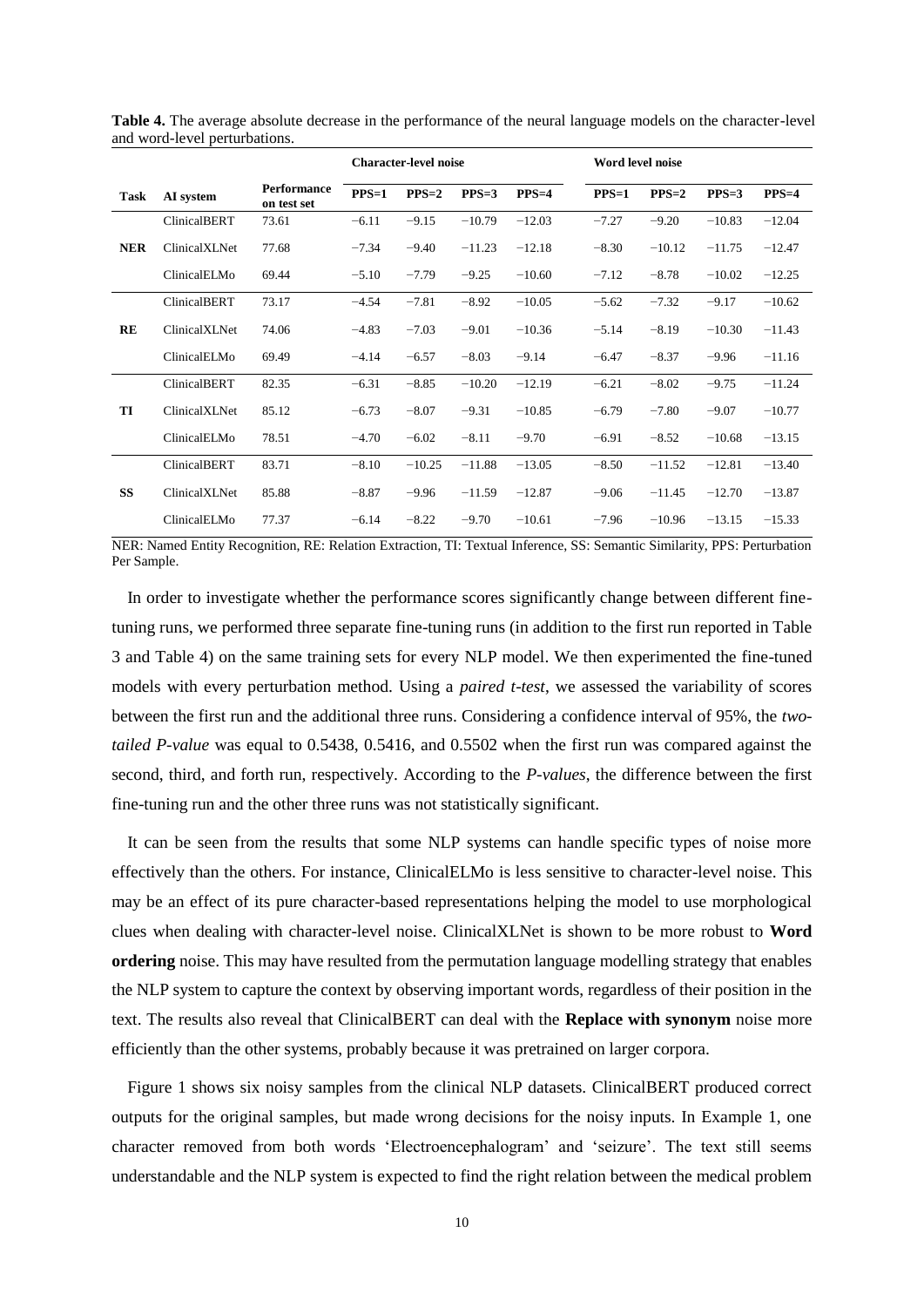and treatment mentioned in the text, but the minor character-level noise caused the system to produce a wrong output. Example 2 contains two misspelled words that still seem understandable, but ClinicalBERT could not estimate the right similarity score for the pair of sentences. In Example 3, minor character-level swapping noise changed the word 'symptoms' to 'symtpoms' and 'severe' to 'seveer'. This noise does not change the semantics, but the NLP system wrongly decided no contradiction relationship exists between the two sentences.

In Example 4, two phrases have been replaced with their abbreviations; shortness of breath has been replaced with SOB, and chest pain has been replaced with CP. The semantics do not change but ClinicalBERT could not estimate the correct similarity score it estimated for the original, unperturbed sample. In Example 5, two words, i.e. 'initial' and 'trauma', were removed but the relation between the test and the medical problem is still recognizable. However, the NLP system was not able to produce the correct outcome. In Example 6, the second sentence is negated by converting the positive verb 'showed' to it negative form 'did not show'. The meaning has changed and the NLP system is expected to find the contradiction, but it could not adapt its output to reflect the injected negation.

**Example 1) Char-level: Deletion** Relation extraction: i2b2

Input: Electroencphalogram revealed the patient was experiencing persistent sezure activity. **Relation type: TeRP** (Test reveals medical problem) **Predicted:** TeCP (Test conducted to investigate medical problem)

**Example 2) Char-level: Misspelling Semantic similarity: MedSTS** 

Input: Heart: S1/S2 regular rate and rhythm, without murmurs, gallops or RUBS. Heart: S1, S2, regluar rate and rhythm, no abnormal heart soudns or murmur. **Semantic similarity: 5 Estimated: 4** 

**Example 3) Char-level: Swapping** Textual inference: MedNLI

Input: No apparent residual symtpoms. The patient has seveer abdominal pain. **Correct label: Contradiction Predicted: Neutral** 

Example 4) Word-level: Replace with abbrev. **Semantic similarity: MedSTS** 

Input: He denies any SOB or difficulty breathing. Patient denies any CP or SOB. **Semantic similarity: 4.5** Predicted: 3

**Example 5) Word-level: Deletion** Relation extraction: i2b2

Input: (Initial) evaluation revealed corticate posturing was noted by the (trauma) team. **Relation type: TeRP** (Test reveals medical problem) **Predicted:** TeCP (Test conducted to investigate medical problem)

#### **Example 6) Word-level: Negation Textual inference: MedNLI**

Input: Mild aortic stenosis on echo- history of syncope 9. Echo did not show narrowing of the aorta. **Correct label: Contradiction Predicted: Neutral** 

**Figure 1.** Noisy samples from the clinical NLP datasets. ClinicalBERT produced correct outputs for the original samples, but made wrong decisions for the noisy inputs.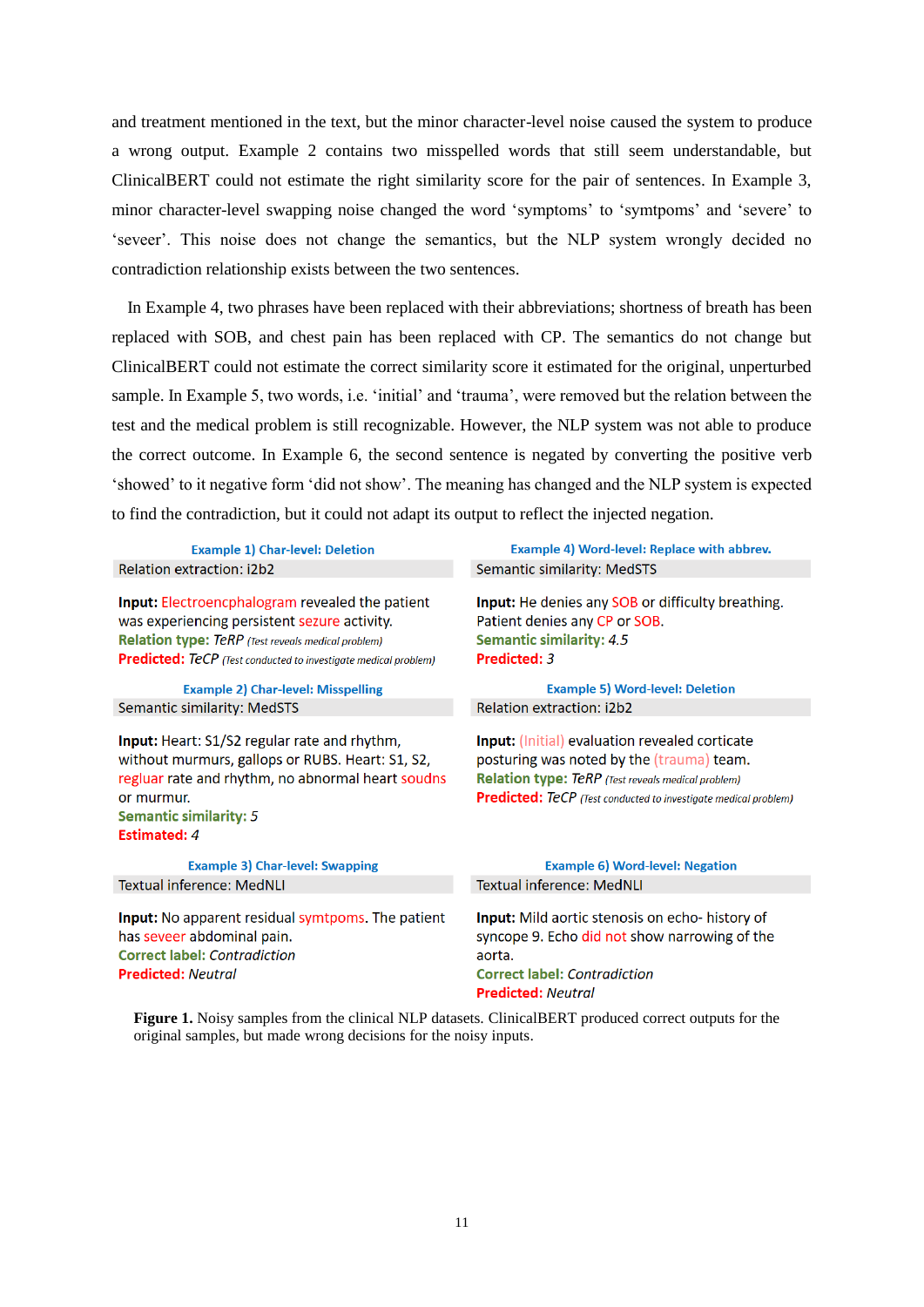# **6. User study**

We conducted a user study with 10 participants to investigate whether perturbed samples can be automatically produced and used to evaluate the robustness of clinical NLP systems, or if persistent human supervision is needed to make sure noisy samples are still meaningful and understandable. Every participant either had completed a medical degree or was studying in a medical program at a university and had sufficient medical knowledge to judge the understandability and meaningfulness of perturbed samples. Every participant was given a questionnaire containing 50 noisy samples from the datasets used in our experiments. The questionnaire covered all the character-level and word-level perturbation methods introduced in this paper. Using the *Fleiss' kappa measure*, we assessed the inter-rater agreement among the participants. The calculated *kappa value* was equal to 0.5054 that can be interpreted as moderate agreement among the participants, according to Landis and Koch [\[33\]](#page-14-4).

In the first part of the questionnaire, the users were given 30 noisy samples from the perturbation methods that are expected to change text meaning only infrequently. These perturbation methods were all the character-level ones and five word-level perturbations, i.e. **Replacement with abbreviation**, **Abbreviation expansion**, **Repetition**, **Singular/plural verb**, and **Verb tense**. For every perturbed sample, the participants were asked to judge if the noisy text was still understandable and conveys the same meaning as the original text. According to a majority voting evaluation, the participants reported that 87% of the perturbed samples were understandable and had the same meaning as the original text. For 10% of the samples, there was a tie and it was not possible to decide whether the perturbed text preserved the meaning or not through majority voting. The remaining 3% were judged to be understandable but having a changed meaning. These results demonstrate sufficient preservation of text meaning to use these methods in automated pipelines for producing noisy samples.

In the second part of the questionnaire, the users were given 20 noisy samples from perturbation methods that were expected to change text meaning more frequently. These were the remaining wordlevel perturbations, i.e. **Deletion**, **Negation**, **Word order**, and **Replacement with synonym**. For every perturbed sample, the participants were asked to judge if the noisy text was still understandable and conveys the same meaning as the original text. According to a majority voting evaluation, the participants reported that 30% of the perturbed samples were understandable and had the same meaning as the original text, 25% were still understandable but the meaning changed, 40% were not understandable anymore, and there was a tie for 5% of the samples. These results demonstrate that noisy samples produced by these perturbation methods should be monitored, filtered, or corrected to ensure the noisy text is understandable, meaningful, and consistent with the ground-truth label.

It is worth to note that deciding which perturbation methods may change the text's meaning depends on the task at hand. For example, changing verb tense may change the input's meaning in a question answering task and the NLP system is expected to produce a different answer, whereas, this perturbation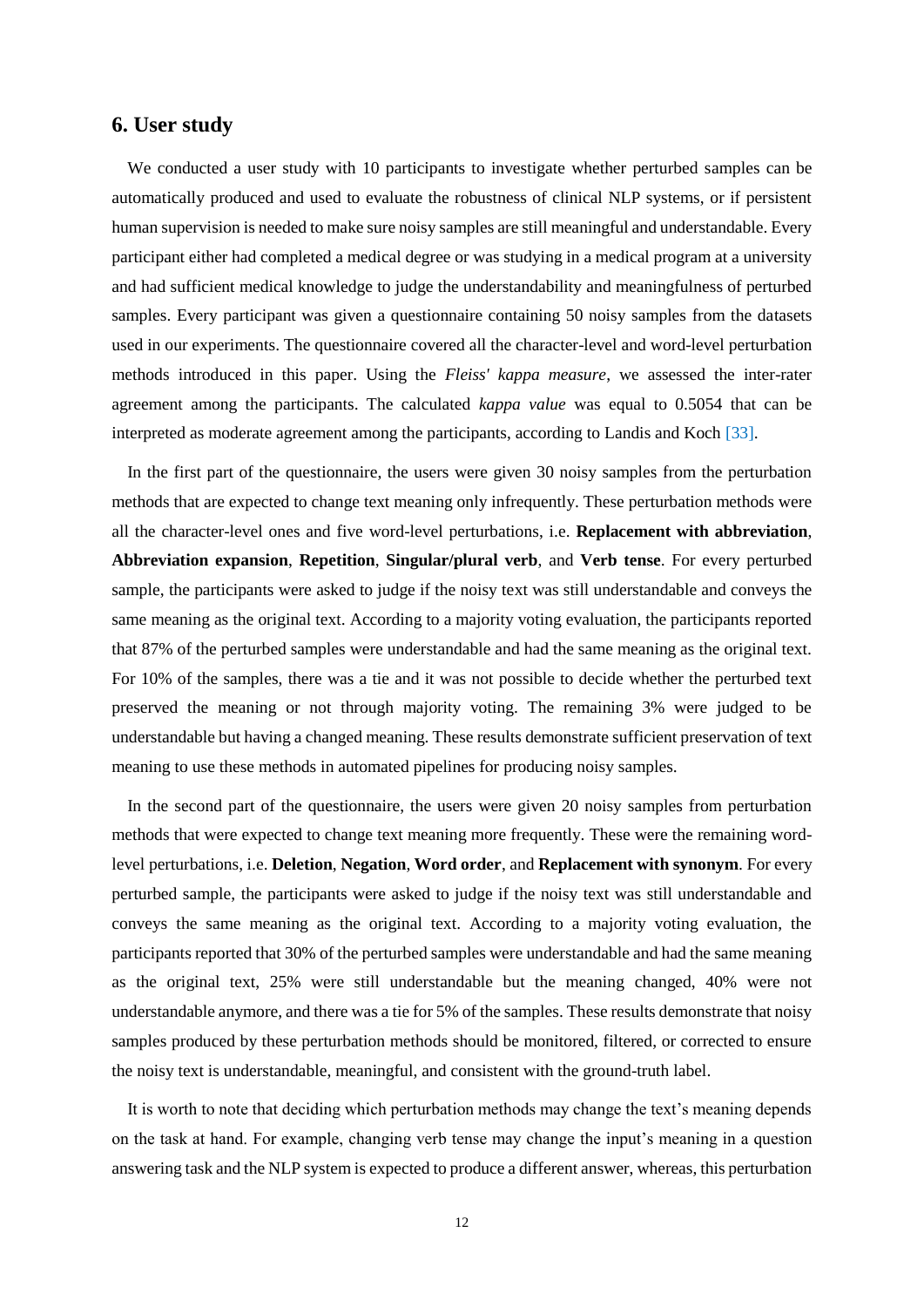is not expected to affect the NLP system's decision in a NER task where disease names are identified. Therefore, we decided which perturbation methods may change the meaning with respect to the NLP tasks we used in the experiments. This choice may differ when other tasks are investigated.

### **7. Conclusion**

In this paper, we introduced and implemented various types of character-level and word-level perturbation methods that can be utilized to simulate real-world situations in which clinical text processing systems encounter noisy inputs. We also evaluated the robustness of different highperformance NLP systems on several clinical text processing tasks. The results demonstrated that stateof-the-art clinical NLP models make erroneous decisions when the input is slightly noisy. This stimulates future research on improving the robustness and reliability of AI systems that are developed and tested for being used as clinical decision support tools.

The user studies showed many perturbation methods can be used automatically to generate noisy test samples, but some produce samples that need to be manually validated to ensure meaningfulness and consistency. This allows system developers, software testers, and end-users of clinical NLP tools to design and implement automatic and semi-automatic tests that reveal vulnerabilities of their systems.

#### **References**

- <span id="page-12-0"></span>[1] Y. LeCun, Y. Bengio, and G. Hinton, "Deep learning," *Nature,* vol. 521, pp. 436-444, 2015.
- <span id="page-12-1"></span>[2] S. Min, B. Lee, and S. Yoon, "Deep learning in bioinformatics," *Briefings in Bioinformatics,* vol. 18, pp. 851-869, 2017.
- [3] K. Lan, D.-t. Wang, S. Fong, L.-s. Liu, K. K. L. Wong, and N. Dey, "A Survey of Data Mining and Deep Learning in Bioinformatics," *Journal of Medical Systems,* vol. 42, p. 139, 2018.
- [4] Y. Yu, M. Li, L. Liu, Y. Li, and J. Wang, "Clinical big data and deep learning: Applications, challenges, and future outlooks," *Big Data Mining and Analytics,* vol. 2, pp. 288-305, 2019.
- [5] D. Ravì, C. Wong, F. Deligianni, M. Berthelot, J. Andreu-Perez, B. Lo*, et al.*, "Deep Learning for Health Informatics," *IEEE Journal of Biomedical and Health Informatics,* vol. 21, pp. 4-21, 2017.
- [6] S. Srivastava, S. Soman, A. Rai, and P. K. Srivastava, "Deep learning for health informatics: Recent trends and future directions," in *2017 International Conference on Advances in Computing, Communications and Informatics (ICACCI)*, 2017, pp. 1665-1670.
- <span id="page-12-2"></span>[7] B. Shickel, P. J. Tighe, A. Bihorac, and P. Rashidi, "Deep EHR: A Survey of Recent Advances in Deep Learning Techniques for Electronic Health Record (EHR) Analysis," *IEEE Journal of Biomedical and Health Informatics,* vol. 22, pp. 1589-1604, 2018.
- [8] Y. Wang, L. Wang, M. Rastegar-Mojarad, S. Moon, F. Shen, N. Afzal*, et al.*, "Clinical information extraction applications: A literature review," *Journal of Biomedical Informatics,* vol. 77, pp. 34- 49, 2018.
- [9] S. Wu, K. Roberts, S. Datta, J. Du, Z. Ji, Y. Si*, et al.*, "Deep learning in clinical natural language processing: a methodical review," *Journal of the American Medical Informatics Association,*  vol. 27, pp. 457-470, 2019.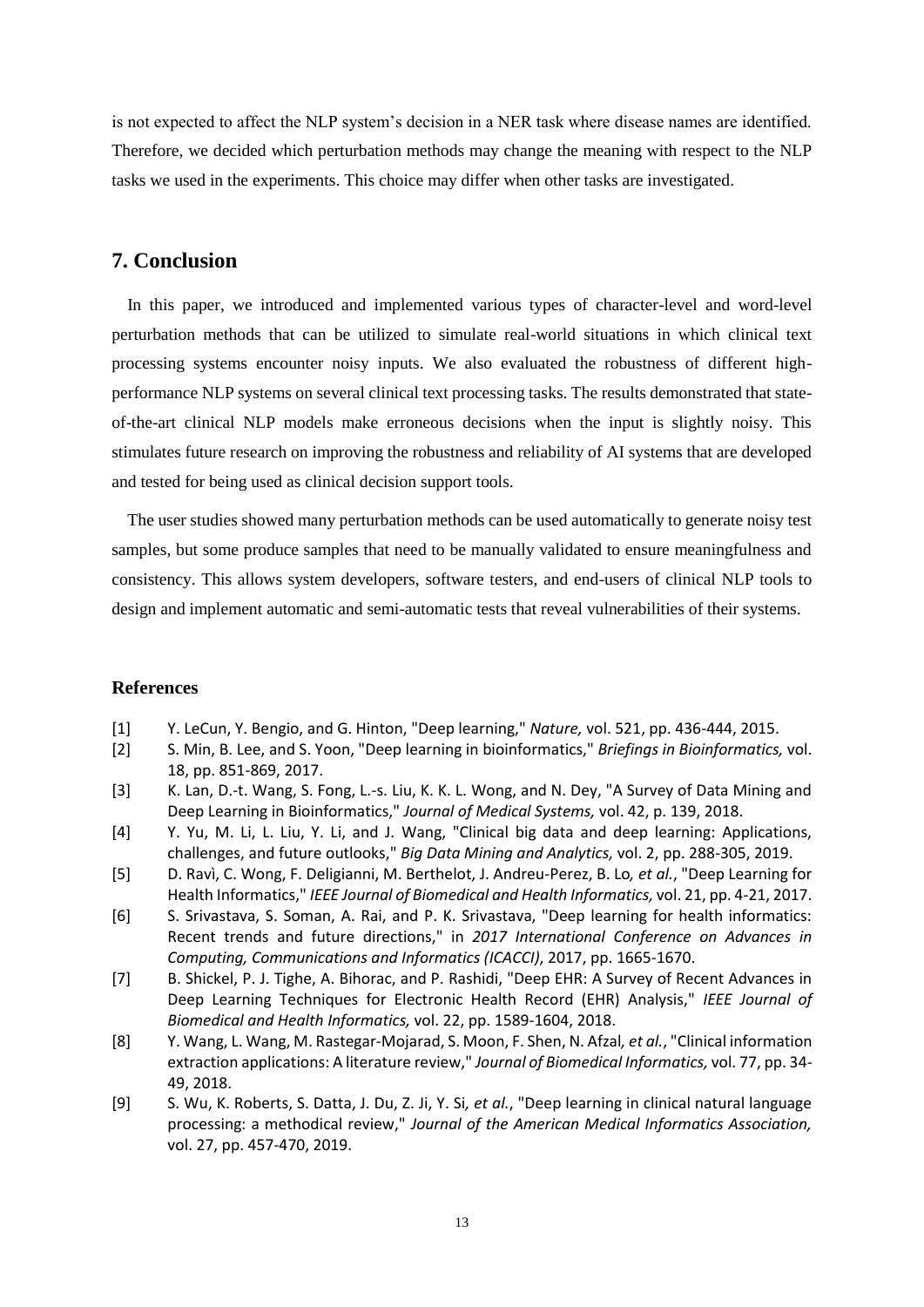- <span id="page-13-0"></span>[10] Y. Peng, S. Yan, and Z. Lu, "Transfer Learning in Biomedical Natural Language Processing: An Evaluation of BERT and ELMo on Ten Benchmarking Datasets," in *Proceedings of the BioNLP 2019 workshop*, Florence, Italy, 2019, pp. 58-65.
- [11] Y. Gu, R. Tinn, H. Cheng, M. Lucas, N. Usuyama, X. Liu*, et al.*, "Domain-specific language model pretraining for biomedical natural language processing," *arXiv preprint arXiv:2007.15779,*  2020.
- <span id="page-13-7"></span>[12] E. Alsentzer, J. Murphy, W. Boag, W.-H. Weng, D. Jindi, T. Naumann*, et al.*, "Publicly Available Clinical BERT Embeddings," in *Proceedings of the 2nd Clinical Natural Language Processing Workshop*, Minneapolis, Minnesota, USA, 2019, pp. 72-78.
- <span id="page-13-8"></span>[13] K. Huang, A. Singh, S. Chen, E. Moseley, C.-Y. Deng, N. George*, et al.*, "Clinical XLNet: Modeling Sequential Clinical Notes and Predicting Prolonged Mechanical Ventilation," in *Proceedings of the 3rd Clinical Natural Language Processing Workshop*, Online, 2020, pp. 94-100.
- <span id="page-13-1"></span>[14] M. T. Ribeiro, T. Wu, C. Guestrin, and S. Singh, "Beyond Accuracy: Behavioral Testing of NLP Models with CheckList," in *Proceedings of the 58th Annual Meeting of the Association for Computational Linguistics*, Online, 2020, pp. 4902-4912.
- <span id="page-13-2"></span>[15] K. Ethayarajh and D. Jurafsky, "Utility is in the Eye of the User: A Critique of NLP Leaderboards," in *Proceedings of the 2020 Conference on Empirical Methods in Natural Language Processing (EMNLP)*, Online, 2020, pp. 4846-4853.
- <span id="page-13-3"></span>[16] R. Leaman, R. Khare, and Z. Lu, "Challenges in clinical natural language processing for automated disorder normalization," *Journal of Biomedical Informatics,* vol. 57, pp. 28-37, 2015.
- [17] X. Yang, X. He, H. Zhang, Y. Ma, J. Bian, and Y. Wu, "Measurement of Semantic Textual Similarity in Clinical Texts: Comparison of Transformer-Based Models," *JMIR Med Inform,* vol. 8, p. e19735, 2020.
- [18] A. Holzinger, J. Schantl, M. Schroettner, C. Seifert, and K. Verspoor, "Biomedical Text Mining: State-of-the-Art, Open Problems and Future Challenges," in *Interactive Knowledge Discovery and Data Mining in Biomedical Informatics: State-of-the-Art and Future Challenges*, A. Holzinger and I. Jurisica, Eds., ed Berlin, Heidelberg: Springer Berlin Heidelberg, 2014, pp. 271- 300.
- [19] S. Sahu, A. Anand, K. Oruganty, and M. Gattu, "Relation extraction from clinical texts using domain invariant convolutional neural network," in *Proceedings of the 15th Workshop on Biomedical Natural Language Processing*, Berlin, Germany, 2016, pp. 206-215.
- <span id="page-13-4"></span>[20] G. Zeng, F. Qi, Q. Zhou, T. Zhang, B. Hou, Y. Zang*, et al.*, "OpenAttack: An Open-source Textual Adversarial Attack Toolkit," *arXiv preprint arXiv:2009.09191,* 2020.
- <span id="page-13-5"></span>[21] W. E. Zhang, Q. Z. Sheng, A. Alhazmi, and C. Li, "Adversarial Attacks on Deep-learning Models in Natural Language Processing: A Survey," *ACM Trans. Intell. Syst. Technol.,* vol. 11, p. Article 24, 2020.
- <span id="page-13-6"></span>[22] S. J. Pan and Q. Yang, "A Survey on Transfer Learning," *IEEE Transactions on Knowledge and Data Engineering,* vol. 22, pp. 1345-1359, 2010.
- <span id="page-13-9"></span>[23] M. Peters, M. Neumann, M. Iyyer, M. Gardner, C. Clark, K. Lee*, et al.*, "Deep Contextualized Word Representations," in *Proceedings of the 2018 Conference of the North American Chapter of the Association for Computational Linguistics: Human Language Technologies*, New Orleans, Louisiana, 2018, pp. 2227-2237.
- <span id="page-13-10"></span>[24] B. Nye, J. Jessy Li, R. Patel, Y. Yang, I. J. Marshall, A. Nenkova*, et al.*, "A Corpus with Multi-Level Annotations of Patients, Interventions and Outcomes to Support Language Processing for Medical Literature," *Proceedings of the conference. Association for Computational Linguistics. Meeting,* vol. 2018, pp. 197-207, 2018.
- <span id="page-13-11"></span>[25] Ö. Uzuner, B. R. South, S. Shen, and S. L. DuVall, "2010 i2b2/VA challenge on concepts, assertions, and relations in clinical text," *Journal of the American Medical Informatics Association,* vol. 18, pp. 552-556, 2011.